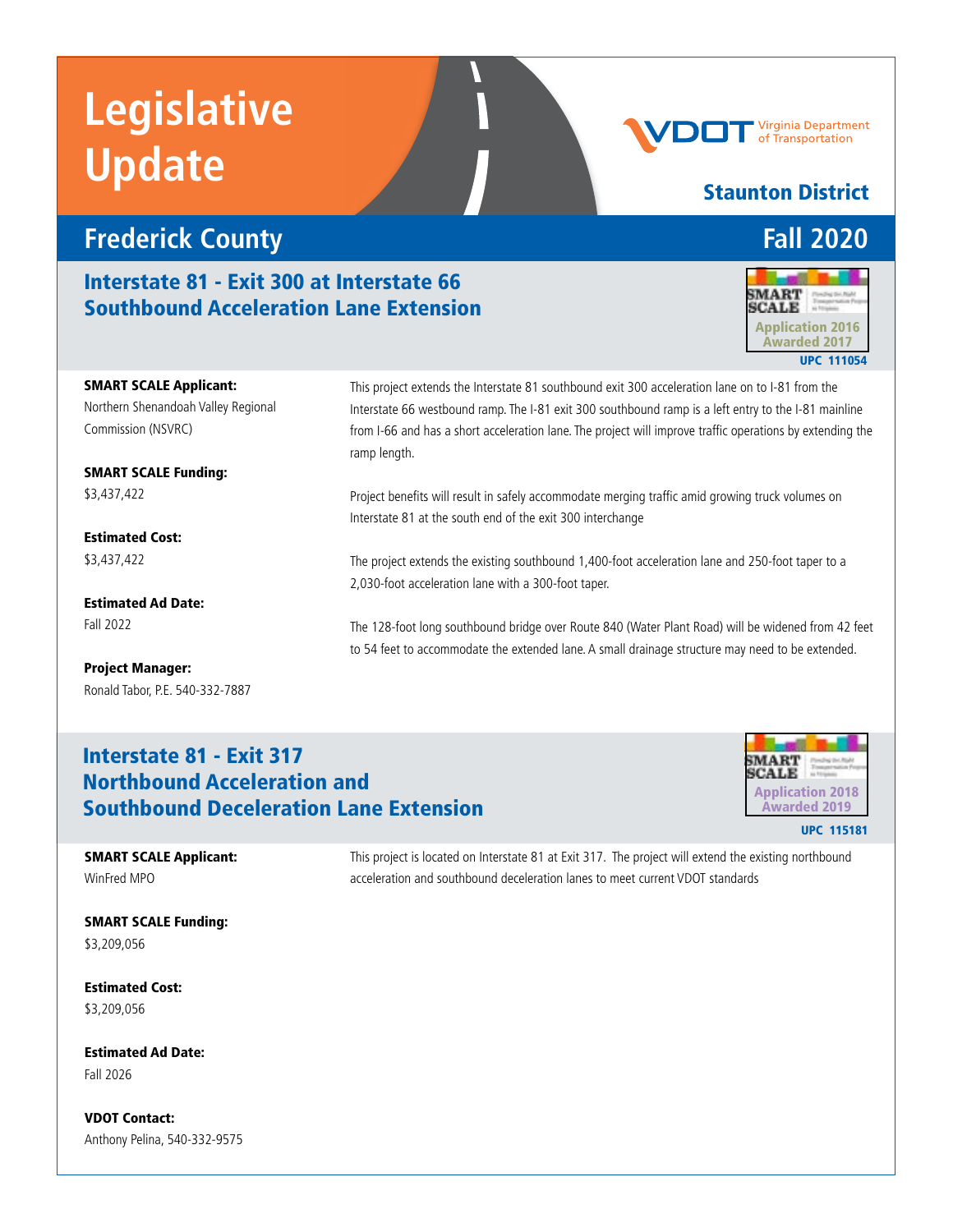# **Frederick County Fall 2020**

## Route 17 (Millwood Pike) - Route 17/50/522 Bridge Replacement Over I-81, Exit 313

Estimated Cost (UPC 111632): \$1,780,000 (PE Only)

Estimated Cost (UPC 113535): \$31,328,926

SMART SCALE Applicant (UPC 115717): WinFred MPO

SMART SCALE Funding (UPC 115717): \$5,264,400

Estimated Cost (UPC 115717): \$5,264,400

Estimated Ad Date: Late 2023

Project Manager: David Robinson, P.E. 540-332-7758 (UPC 111632) This The bridge on Route 17/50/522 (Millwood Pike) Bridge over Interstate 81 at exit 313 is reaching the end of its service life and needs to be replaced. The bridge, built in 1964, has seven lanes. The average daily traffic volume is 33,000 vehicles per day. On I-81 in this location, traffic counts are 35,000 vehicles per day northbound and 34,000 vehicles per day southbound, for a combined 69,000 average vehicles per day.The new bridge will feature design elements that will accommodate future improvements to the Route 17/50/522 corridor and future improvements to I-81. The interchange configuration will not change with this project.Construction plans are not final, but it is likely the new bridge will be built north of the existing structure, which will reduce traffic impacts during the work..

(UPC 113535) This project funds the State of Good Repair (SGR) eligible portion of the project, including in-kind replacement of the Route 17/50/522 bridge over Interstate 81. Needed capacity improvements, such as a second westbound-to-southbound left-turn lane and extension of the westbound Millwood Pike turn lane were sought through a Smart Scale round three application submitted in 2018 by the WinFred MPO.

Smart Scale funding awarded to UPC 115717.

## Route 37 - Safety Improvements

Contract Value: \$2,504,048.96

Estimated Completion Date: Late 2020

Project Manager: Robert Good, P.E., 540-743-1420 This is a Highway Safety Improvement Program (HSIP) project. Improvements include extending shoulder pavement with rumble strip installation and guardrail upgrades along a nine-mile stretch between Route 11 (Valley Pike) just south of Winchester and Route 11 (Martinsburg Pike) just north of the city. Route 37 is a four-lane, limited access highway serving as the Winchester western bypass.

A contract valued at \$2,504,048.96 was awarded on June 2, 2020 to Kickin' Asphalt Paving and Excavating LLC of Strasburg, Virginia.

# Staunton District

Virginia Department of Transportation

UPC 111632, 113535



### UPC 107020

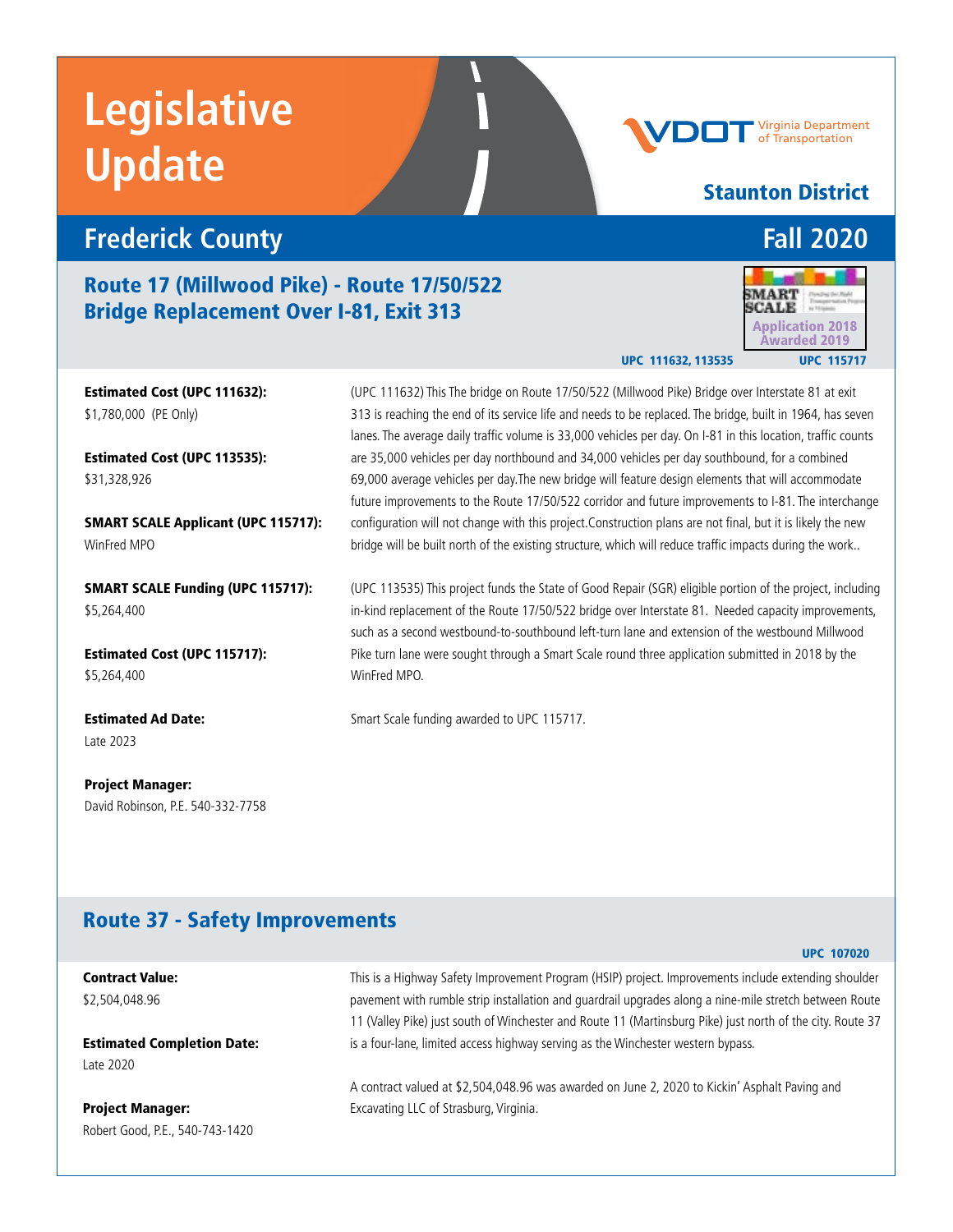# **Frederick County Fall 2020**

# Route 277 (Fairfax Pike) Widening

SMART SCALE Applicant: Frederick County

SMART SCALE Funding: \$30,723,571

Contract Value: \$18,176,369.00

Estimated Completion Date: Summer 2023

Project Manager: Robert Good, P.E., 540-743-1420

This purpose of this project is to widen Route 277 (Fairfax Pike) to provide additional traffic capacity. Construction activities will extend just east of the Interstate 81 northbound ramps at exit 307 to Double Church Road (Route 641). Fairfax Pike will be widened to four lanes with a median from east of the I-81 northbound ramps to east of Double Church Road where Fairfax Pike transitions to two lanes at the project. Portions of the Fairfax Pike median will be raised and other portions of the median will be striped to provide turn lanes.

The project will provide various intersection improvements.

- On the west side of the project congestion and traffic flow will be improved on Fairfax Pike at the I-81 northbound on and off ramp intersection.
- On the north side of Fairfax Pike, Route 647 (Aylor Road) will be relocated to the east to align with Route 1085 (Stickley Drive). This moves Aylor Road away from the I-81 northbound off ramp intersection with Fairfax Pike.
- On the south side of Fairfax Pike next to the I-81 northbound off ramp, the traffic signal at Route 1012 (Town Run Lane) and Fairfax Pike will be removed. This helps free traffic flow at the I-81 northbound off ramp intersection with Fairfax Pike.
- The new Stickley Drive intersection with Aylor Road will have right and left turn lanes on to Fairfax Pike. Access controls will be provided on both Stickley Drive and Aylor Road.
- On the north side of Fairfax Pike, VDOT Lane will be moved west to align with the shopping center entrance located on the south side of Fairfax Pike.

The project will also provide pedestrian access on the north and south sides of Fairfax Pike.

- A five-foot-wide sidewalk will be constructed on the north side of Fairfax Pike between the Interstate 81 northbound entrance ramp and Double Church Road.
- A ten-foot-wide shared use path will be constructed on the south side of Fairfax Pike between Stickley Drive and Double Church Road.

Additional project work includes construction of a storm water management basin and some utility relocation.

A contract valued at \$18,176,369.00 was awarded in May 2020 to General Excavation Inc. of Warrenton, Virginia.









# Staunton District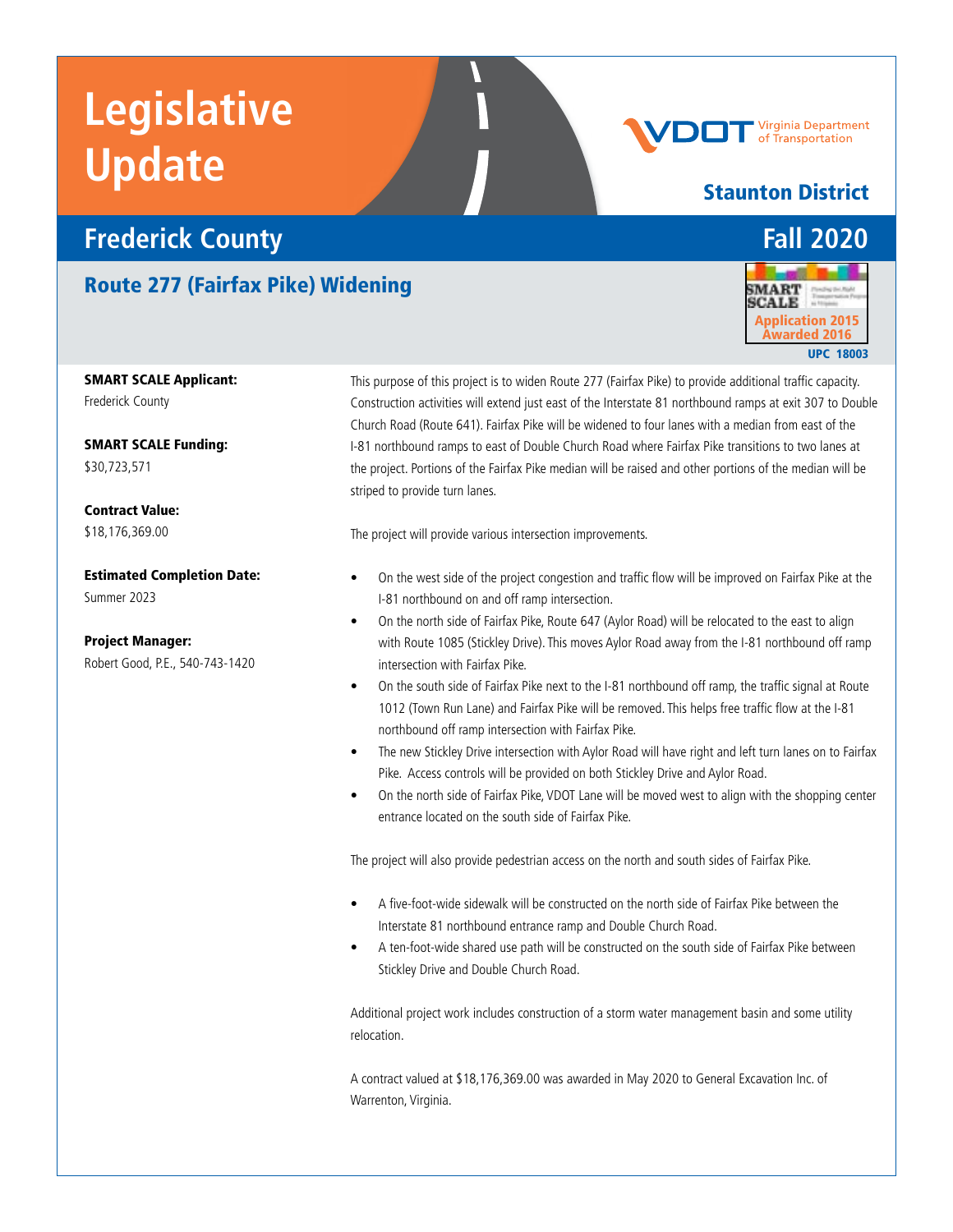

# Route 277 (Fairfax Pike) - Warrior Drive Intersection



Staunton District

**Virginia Department**<br>of Transportation

SMART SCALE Applicant: Frederick County

SMART SCALE Funding: \$476,644

Estimated Cost: \$476,644

Estimated Ad Date: Late 2024

Project Manager: Ronald Tabor, P.E. 540-332-7887 This project provides an extension of the existing right-turn lane from eastbound Route 277 (Fairfax Pike) to southbound Warrior Drive, which provides access to Sherando High School.

Work includes installation of a pedestrian pedestal on the northwest corner and installation of a bike/ pedestrian facility along Warrior Drive from Route 277 to the high school.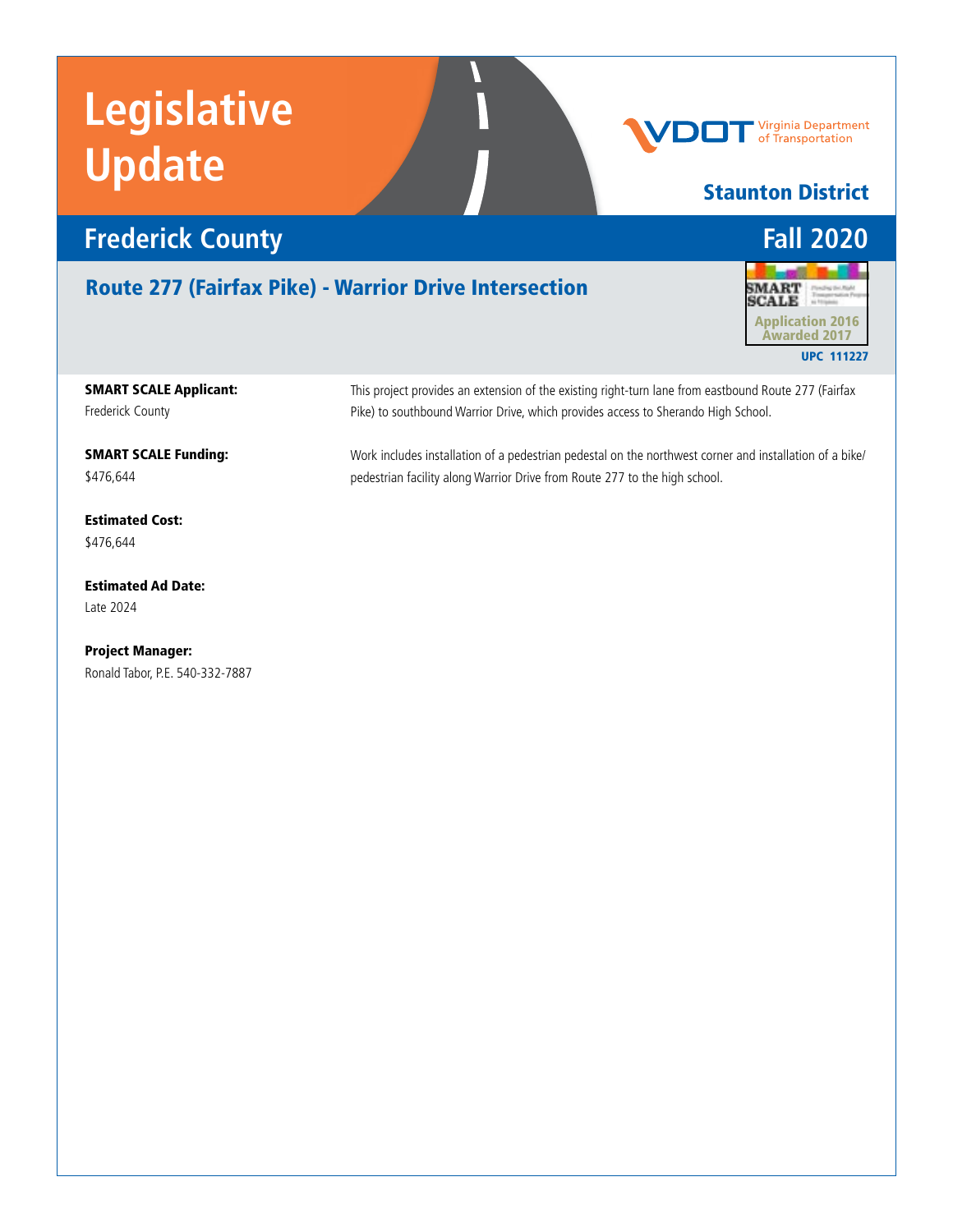

# Route 522 (Front Royal Pike) Opequon Creek Bridge Replacement

Estimated Cost: \$5,324,895

Estimated Ad Date: Late 2021

Contract Value: \$1,994,069

Summer 2021

Project Manager:

Project Manager: James Johnston, P.E., 540-332-7795

Estimated Completion Date:

Robert Good, P.E., 540-743-1420

The southbound Route 522 (Front Royal Pike) Opequon Creek Bridge in eastern Frederick County has reached the end of its service life. Built in 1953, the two-lane bridge is considered functionally obsolete. Functionally obsolete means a structure was designed with older design features that no longer meet current geometrics or modern traffic needs. This designation has no connection to condition rating, but is based on functionality.

The new bridge will have two lanes and will be in the same location and be about a foot higher and will be widened slightly on its eastern side. The new structure will have steel girders and a concrete deck. The approaches on either side of the bridge will be widened and new guardrail will be installed. A six-foot wide paved shoulder will be provided on the right side of the new bridge. This 0.452-mile long project extends from 0.85-mile north of Route 642 to 0.05-mile north of Route 644.

## Route 623 (Fromans Road) - Cedar Creek Bridge

#### UPC 90173

This project is located in Frederick County on the county line with Shenandoah County. The project replaces the Cedar Creek Bridge, located on Route 623 (Fromans Road) southwest of the Stephens City limits.

The existing 10-foot wide single lane bridge was built in 1932 and has reached the end of its service life. The bridge is currently posted for a vehicle 10-ton weight limit. The new bridge will have two 10-foot lanes with five-foot shoulders. The new bridge will be constructed in the same location as the current structure.

A contract valued at \$1,994,069 was awarded on January 20, 2020 to Kanawha Stone Company, Inc. of Nitro, West Virginia

### UPC 78825

Virginia Department

of Transportation

Staunton District

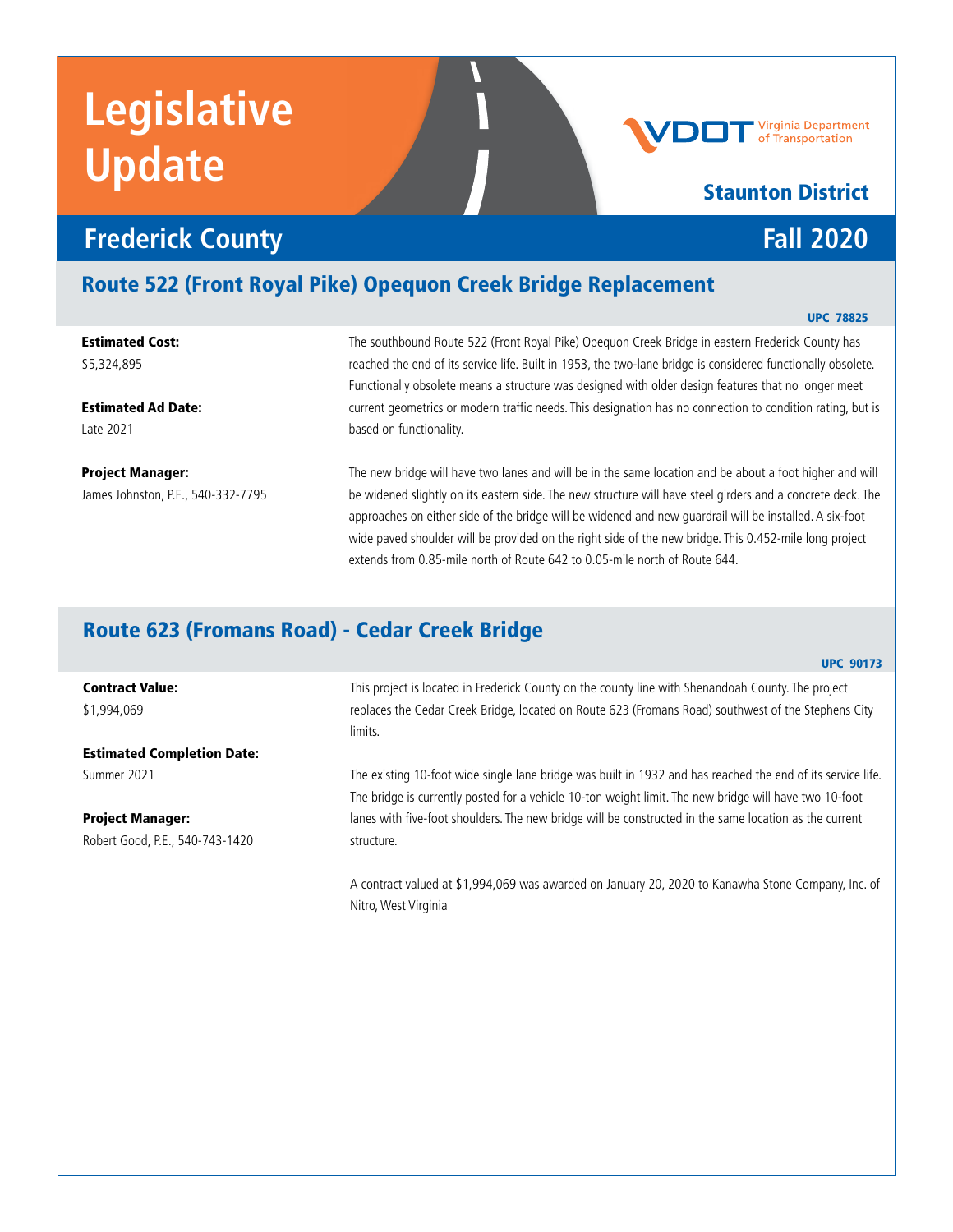# **Frederick County** | Locally Administered (LAP) **Fall 2020**

## LAP - City of Winchester **Route 11 (Valley Avenue)** UPC 103013

Estimated Cost: \$7,766,908

Ad Date Status: Advertised with Construction Fall 2020

Project Manager: Kimberly Cameron, P.E., 540-332-7886

### This project is located on Valley Avenue (Route 11) from the southern Winchester City limits from just north of Shawnee Drive to approximately 1.4 miles from Middle Road. Work will be done to improve the drainage area near the intersection of Valley Avenue and Tevis Street. The project has a 40 mph design speed and four 11-foot travel lanes with curb and gutter. Pedestrian and bicycle accommodations will consist of a bike lane or a shared lane where left-turn lanes are present. Sidewalk will be built on both sides of the roadway. Other improvements include adding a left-turn lane on Valley Avenue at Monticello Street and extending the storm sewer down to the future regional storm water management facility at Hope Drive.

# LAP - City of Winchester Route 11 (Valley Avenue)/Gerrard Street Adaptive Signal Control and the Control Control Control Control Control Control Control Control Control Contro<br>
UPC 115138



SMART SCALE Applicant: Winchester City

SMART SCALE Funding: \$1,227,000

Estimated Cost: \$1,227,000

Estimated Ad Date: Spring 2025

VDOT Contact: Kimberly Cameron, P.E., 540-332-7886 This project will install adaptive signal control system on 10 existing signals in the City of Winchester.

Locations include:

Route 11 (Valley Avenue) from Cedar Creek Grades/Weems Lane to Lake Drive Route 11 (Valley Avenue) at Jefferson Street Gerrard Street from Handly Boulevard to Camerson Street Millwood Avenue at Kent Street

# Staunton District

Virginia Department of Transportation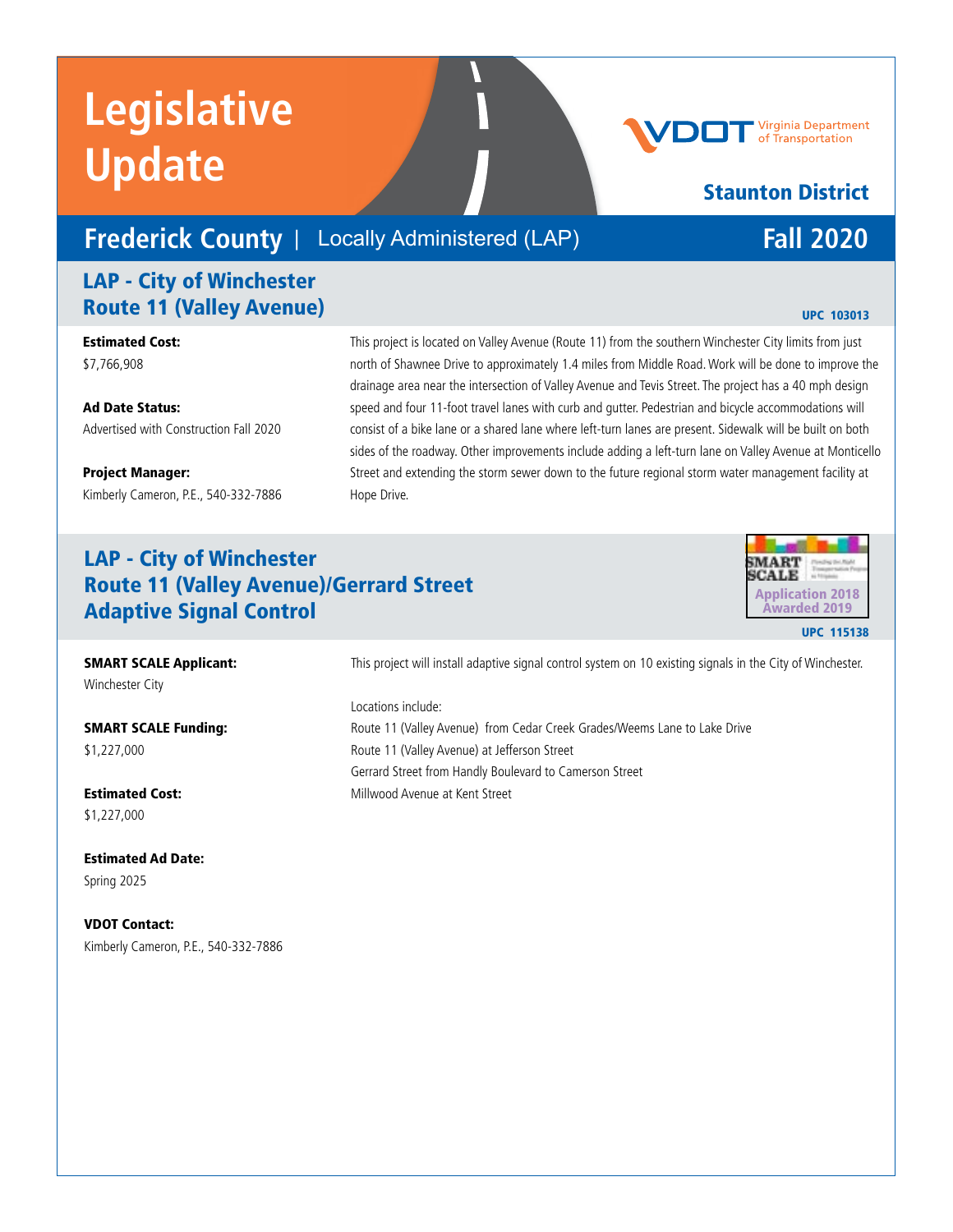# **Frederick County** | Locally Administered (LAP) **Fall 2020**

# LAP - City of Winchester Green Circle Trail - Jubal Early Segment and Discount Office of the UPC 106055

### Contract Value: \$817,605.00

This project provides construction of a multi-use path along Jubal Early Drive. The project will include facilities for pedestrians and bicycles.

A contract valued at \$817,605.00 was awarded to W&L Construction and Paving Inc. of Stephenson,

This project extends from 0.04 mile west of Harvest Drive to 0.04 mile east of Valley Avenue.

Virginia. Construction began in July 2020.

Estimated Completion Date: Summer 2021

### Project Manager:

Kimberly Cameron, P.E., 540-332-7886

## LAP - City of Winchester Green Circle Trail Final Phases



## SMART SCALE Applicant:

City of Winchester

SMART SCALE Funding: \$3,092,000

Estimated Cost: \$5,492,000

Estimated Ad Date: Late 2022

Project Manager: Kimberly Cameron, P.E., 540-332-7886 This project completes Green Circle Trail within the City of Winchester. The Green Circle Trail is a multiuse, bike/pedestrian path that connects multiple key activity centers within the City of Winchester. This project will include a one-mile section of a 10-foot wide shared use path.

The Winchester Green Circle project, when completed, will provide safe facilities and accommodations for both bicyclists and pedestrians, to access major destinations in the city. The circle connects areas of historic, recreational, educational and natural interest. Some of those attractions include Glen Burnie Historic House & Gardens/Museum of the Shenandoah Valley, Jim Barnett Park, Shenandoah University, Old Town Winchester, and the Abrams Creek Wetlands Preserve. Where possible the routes follow local streams emphasizing the restoration, protection and interpretation of natural resources and urban green spaces.

Virginia Department of Transportation

Staunton District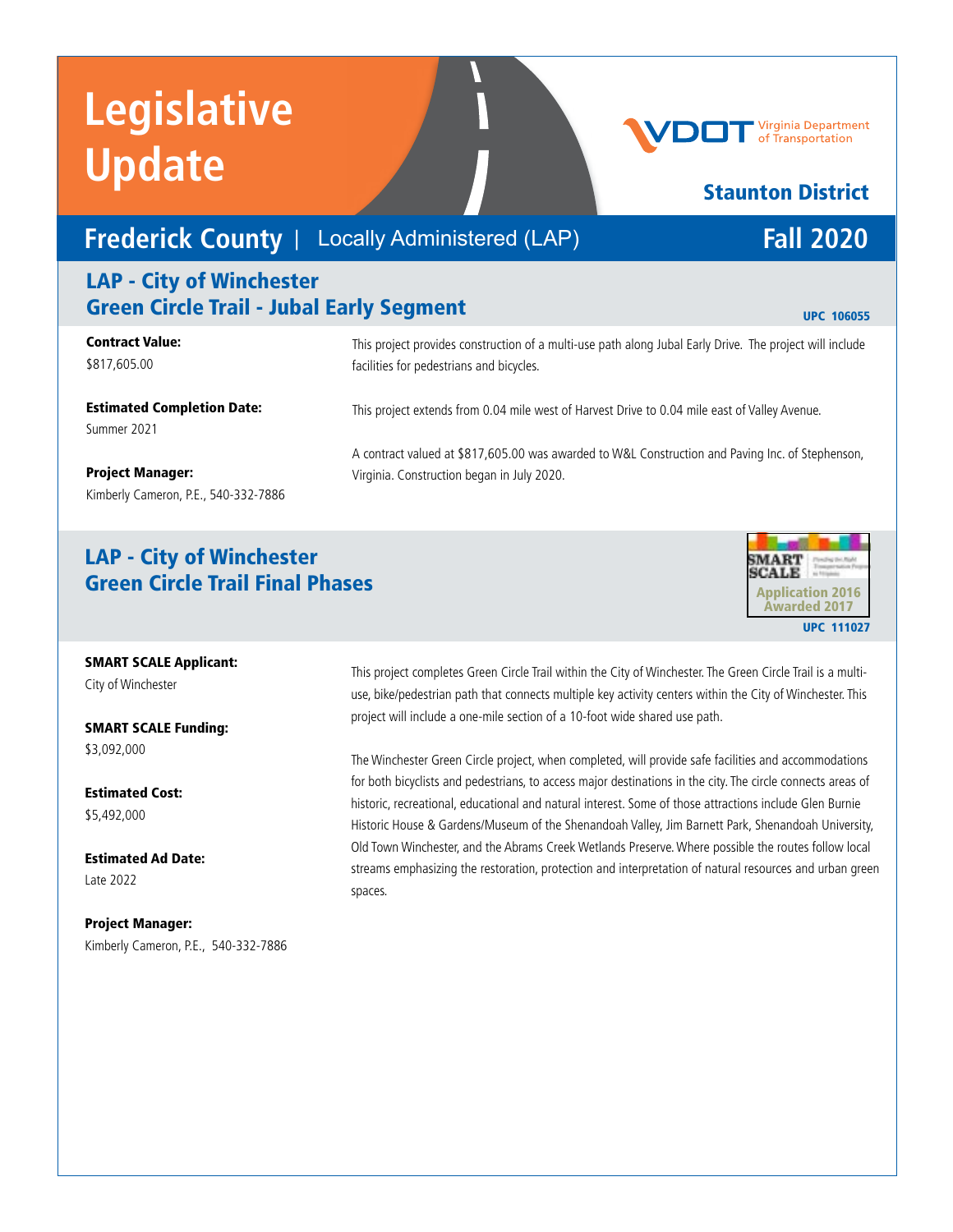# **Frederick County** | Locally Administered (LAP) **Fall 2020**

## LAP - City of Winchester Museum of the Shenandoah Valley Trail Connection

Contract Value: \$2,284,795 (UPC 115951)

Contract Value: \$292,857 (UPC 111418) museum entrance to the new parking facilities and back to the Green Circle Trail. In February 2020 the City of Winchester awarded a contract valued at \$2,577,652 to Perry Engineering

of Winchester, Virginia. This contract combines two projects: (UPC 115951) and (UPC 111418).

Estimated Construction Completion: Late 2020 (UPC 115951) Late 2020 (UPC 111418)

Project Manager: Kimberly Cameron, P.E., 540-332-7886

## LAP - City of Winchester Extension of Hope Drive

Estimated Cost: \$9,500,000

Advertisement Status: Award in September 2020

Project Manager: Kimberly Cameron, P.E., 540-332-7886

### UPC 104266

This project is a component of the Tevis Street connector road between Route 522 and Pleasant Valley Road. This is a locally administered Revenue Sharing Project for the extension of Hope Drive and the realignment of Papermill Road and Tevis Street in the City of Winchester. In September 2020 a contract valued at \$8,388,794 was awarded to Perry Engineering of Winchester, Virginia.

This project builds a portion of the trail at the Museum of the Shenandoah Valley in the City of Winchester. The project constructs pedestrian connection from Green Circle Trail through the new

Virginia Department of Transportation

# Staunton District

UPC 115951 UPC 111418